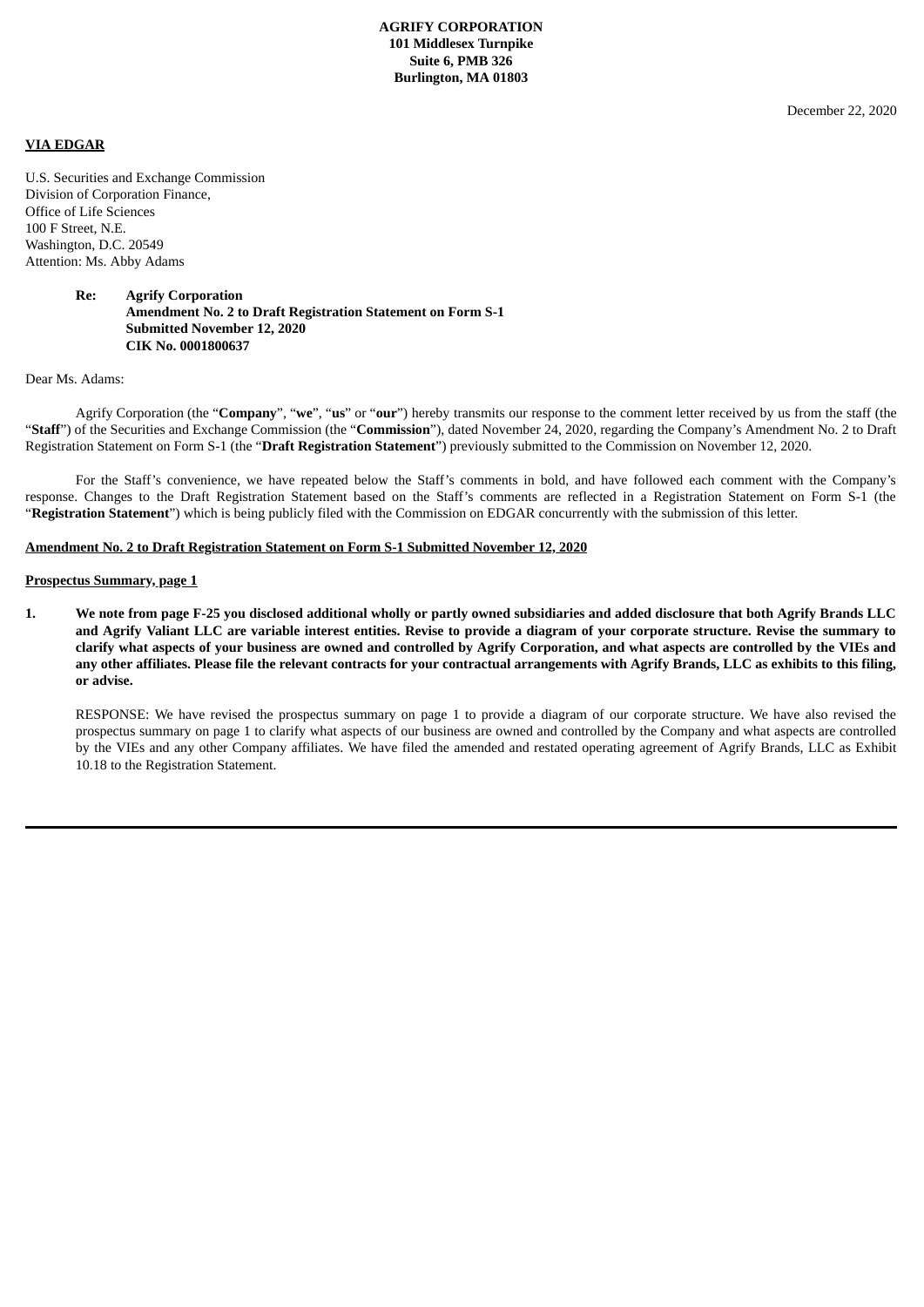## **Our Competitive Strengths, page 6**

2. We note your response to comment 4. Revise the summary to disclose the information from your response, particularly that you have no contract or agreement with Inventronics. Add a risk factor addressing the risks associated with your lack of agreement. Disclose your transactions with Inventronics as required by Item 404 of Regulation S-K or tell us why you believe such disclosure is not required.

RESPONSE: We have revised the prospectus summary on page 7 of the Registration Statement to disclose that we are not a party to a definitive agreement that governs our relationship with Inventronics. We have also added a risk factor on page 22 of the Registration Statement addressing the risks associated with our lack of an agreement with Inventronics. We do not believe disclosure of our transactions with Inventronics is required by Item 404 of Regulation S-K because the amount involved does not exceed the lesser of \$120,000 or one percent of the average of the Company's total assets at year end for the last two completed fiscal years.

#### **Risk Factors, page 16**

3. Please revise this section to relocate any generic risk factors you present to the end of the section, under the caption "General Risk **Factors." See Item 105(a) of Regulation S-K.**

RESPONSE: We have revised the disclosure in the "Risk Factors" section of the Registration Statement to relocate generic risk factors we present to the end of the section under the caption "General Risk Factors" beginning on page 30 of the Registration Statement.

# **Use of Proceeds, page 35**

4. We note your revised disclosure on page 54 that "We anticipate that our depreciation and amortization expense will increase in fiscal 2020 due to expected capital expenditures in fiscal 2020 on property and equipment to expand research, development, and testing capabilities." **Revise your Use of Proceeds to address these planned expenditures.**

RESPONSE: We have revised the Use of Proceeds disclosure on page 37 of the Registration Statement to clarify that some of the IPO proceeds will be used for capital investment in research, development, and testing equipment.

## 2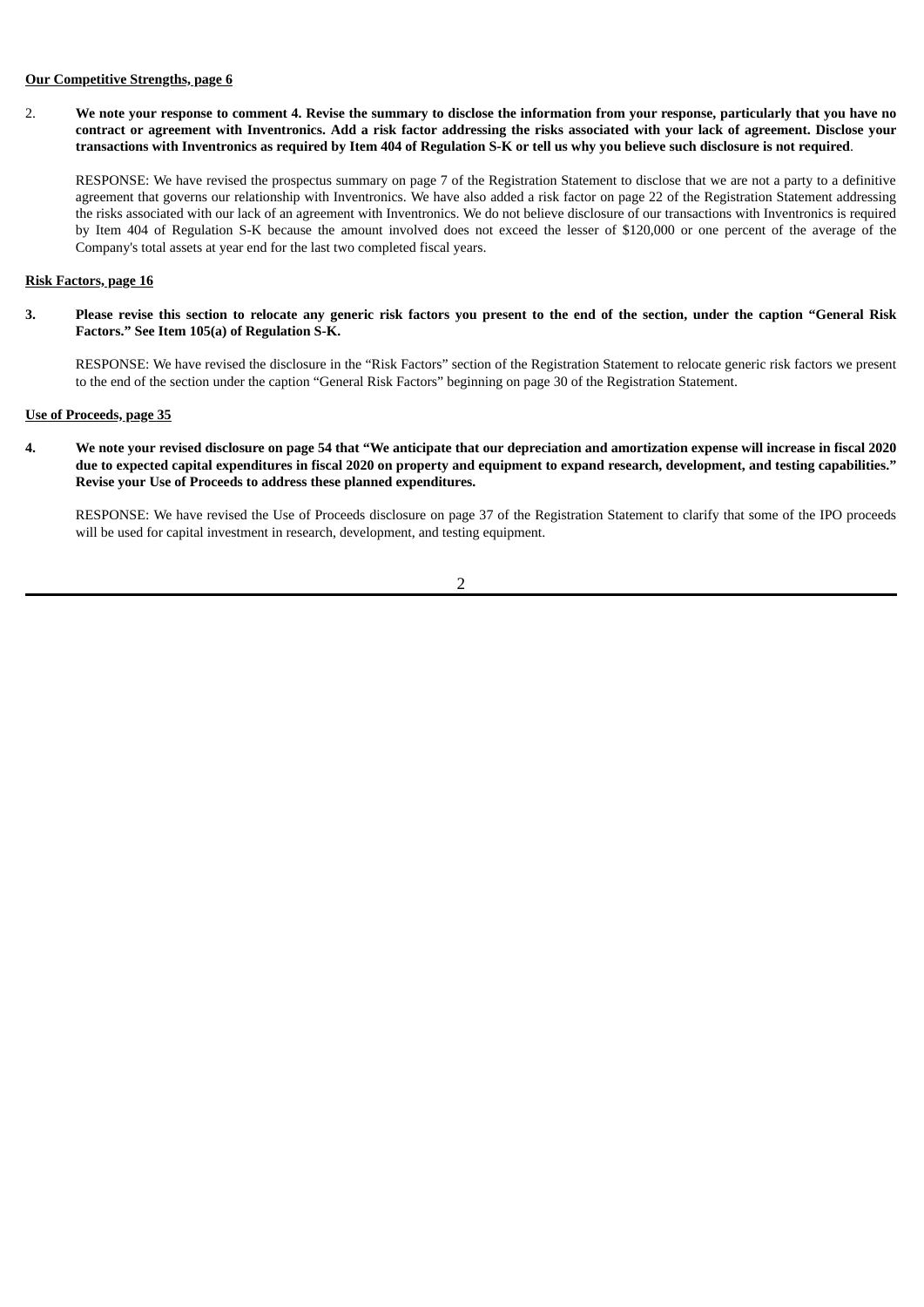# **Results of Operations, page 49**

5. We reissue comment 11. As requested in reissued comment 24 from our initial letter, revise the discussion to not only recite the changes in your results, but to provide an analysis by which potential investors may better understand what drove the changes. Refer to Item 303 of **Regulation S-K and Release Nos. 33-5835 (May 18, 1989) and 33-8350 (Dec. 29, 2003).**

RESPONSE: We have revised the disclosure beginning on page 52 of the Registration Statement to further expand our disclosure with respect to the changes in our results of operations in accordance with the Staff's comment.

## **Liquidity and Capital Resources Cashflow, page 53**

6. Please remove the subtotal lines presented below operating and investing activities so as to eliminate the appearance that the sum total of **these amounts equals cash provided by financing activities.**

RESPONSE: We have revised the disclosure on page 57 of the Registration Statement to remove the subtotal lines presented below operating and investing activities in accordance with the Staff's comment.

### Management's Discussion and Analysis of Financial Condition and Results of Operations Liquidity and Capital Resources, page 53

7. We note your updated disclosure in response to comment 12. As discussed in our comment above, please revise the disclosure to not only **report the changes in results, but to analyze the changes.**

RESPONSE: We have revised the disclosure beginning on page 58 of the Registration Statement to further expand our disclosure with respect to the changes in our results of operations in accordance with the Staff's comment.

**Business Property and Employees, page 80**

## 8. Please revise to provide a description of your human capital resources as required by Item 101(c)(2)(ii) of Regulation S-K.

RESPONSE: We have revised the disclosure on page 86 of the Registration Statement to provide a description of our human capital resources as required by Item  $101(c)(2)$ (ii) of Regulation S-K.

3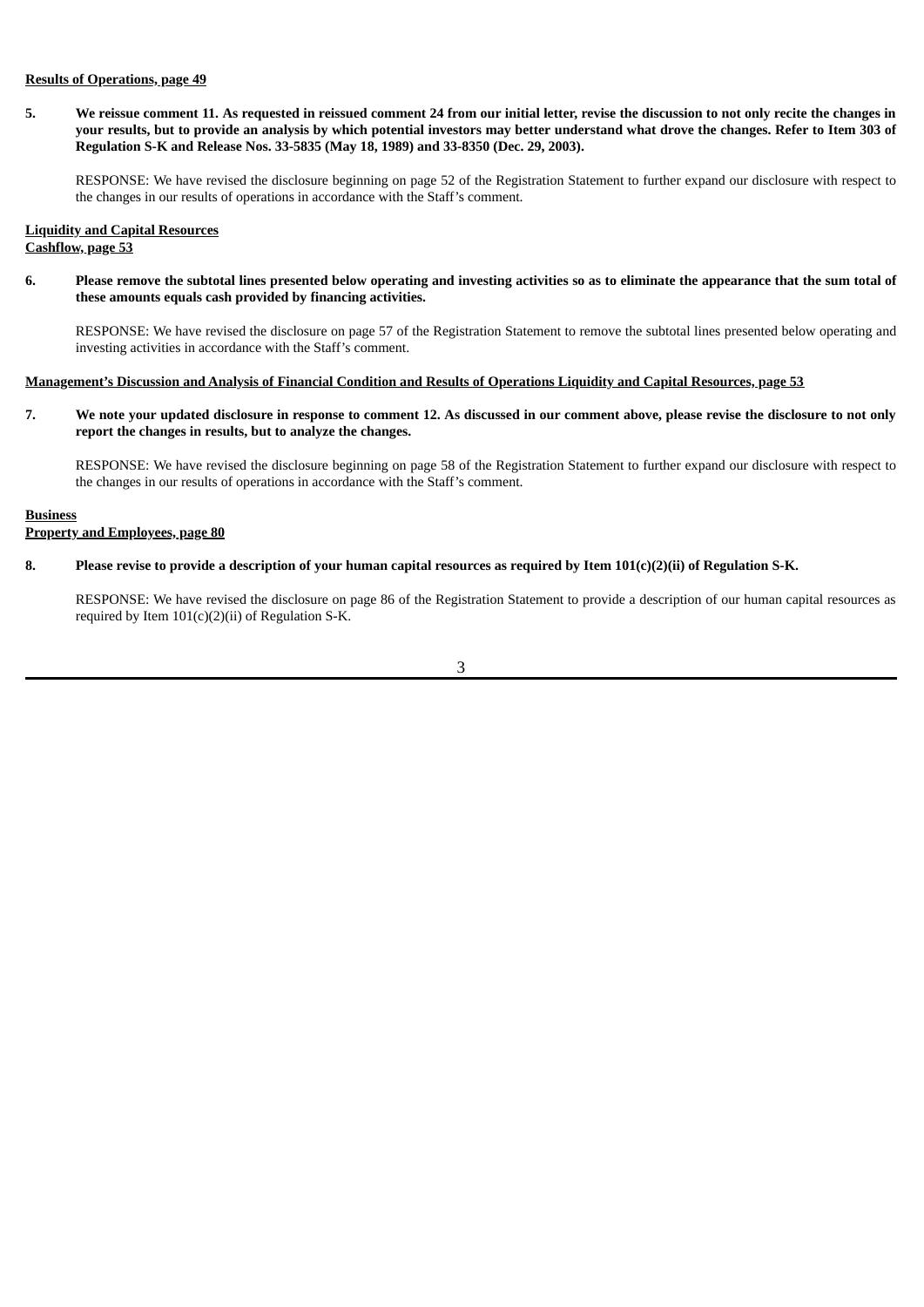# **Intellectual Property, page 80**

9. We note your response to comment 13 and the agreement transferring intellectual property between The Holden Company and your subsidiary, Agrify Brands, LLC. We note the nature of the intellectual property transferred in the agreement. On page 1, you disclose, "While we do not cultivate, come in contact with, distribute or dispense cannabis, hemp-derived cannabinoid products, cannabidoil or any cannabis derivatives that are currently prohibited under United States federal law, our cultivation solutions can be used within indoor grow facilities by cannabis cultivators." Tell us whether Brands, the company or any of its wholly or partly owned subsidiaries is involved in the marketing or sale of cannabis, hemp-derived cannabinoid products, cannabidoil or any cannabis derivatives or similar products, regardless of whether they are prohibited under United States federal law, or intends to do so once this registration statement **becomes effective. Tell us the business purpose for the purchase of these brands from The Holden Company.**

RESPONSE: Neither Agrify Brands, LLC ("Brands"), formerly known as TriGrow Brands, LLC, the Company nor any of its wholly or partly owned subsidiaries is involved in the marketing or sale of cannabis, hemp-derived cannabinoid products, cannabidoil or any cannabis derivatives or similar products, regardless of whether they are prohibited under United States federal law, nor do such entities intend to be involved in such activities once the Registration Statement becomes effective. The Company acquired Brands as part of the acquisition of TriGrow Systems, Inc. in January 2020. Brands is a licensor of an established portfolio of consumer brands that utilize the Company's growing technology. The license of these brands is ancillary to the sale of the Company's AVFUs and provides a means to differentiate customers' products in the marketplace. It is not a material aspect of the Company's business and the Company has not realized any royalty income. Accordingly, the Company is currently evaluating whether to continue this legacy business from an operational standpoint, as well as from a legal and regulatory perspective. We have revised the disclosure on pages 44 and 55 of the Registration Statement accordingly.

For the Staff's information, TriGrow was originally a licensor of the brands from The Holden Company. The primary business purpose for the purchase of these brands by the Company from The Holden Company was to protect and preserve any value in the intellectual property of such brands and to ensure they could only be used in products produced from the Company's AVFUs. Further, the Company believed it was prudent to obtain exclusive control over the expansion of any trademark applications as well as to ensure the timely payment of any trademark maintenance fees.

## **Item 15, Recent Sales of Unregistered Securities, page II-2**

10. We note the revision to include the October 19, 2020 stock options granted. Please revise this Item to include all information required by Item 701 of Regulation S-K for each transaction, including the name of the person or the class of persons to whom the securities were **sold, the date of sale and amount.**

RESPONSE: We have revised the disclosure on page II-2 of the Registration Statement to include all information required by Item 701 of Regulation S-K for each transaction in accordance with the Staff's comment.

4